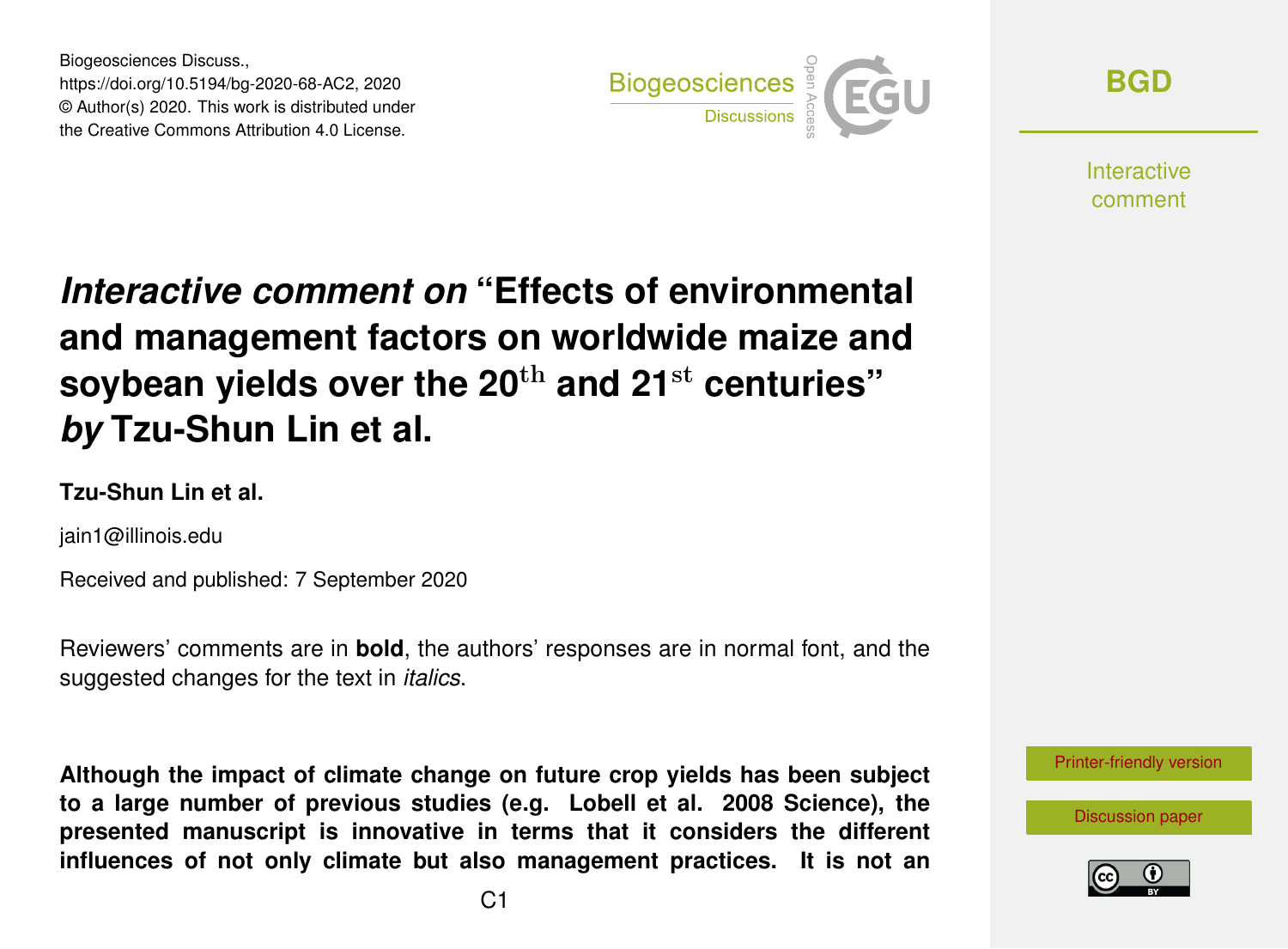**incredible discover but deserves publication given the well-organized and concise presentation.**

The authors would like to thank the Anonymous Reviewer 2 for his/her valuable comments and suggestions to strengthen the analysis presented in our manuscript. We also thank the reviewer for the encouraging comments about our study.

## **I have only a few minor comments: Abstract: it should be finished with the implications of these results to climate change adaptation in the agricultural sector.**

Thank you for your suggestion. Here we propose to add the following statement in the abstract.

*Moreover, climate change adaptations through N management and irrigation will benefit crop yield, particularly for the maize, under the higher emission scenario.*

#### **L118: Please provide the reference for the irrigated land extension in addition to the reference to Text S2.**

We propose to add references in the following line:

*The irrigated fraction area for each grid cell is assigned based on three datasets (Hurtt et al. 2020; Monfreda et al. 2008; Portmann et al. 2010) (Text S2).*

**L220: Isn't the fact that maize is a C4 grass and soybean is a C3 plant a more**

**[BGD](https://bg.copernicus.org/preprints/)**

Interactive comment

[Printer-friendly version](https://bg.copernicus.org/preprints/bg-2020-68/bg-2020-68-AC2-print.pdf)

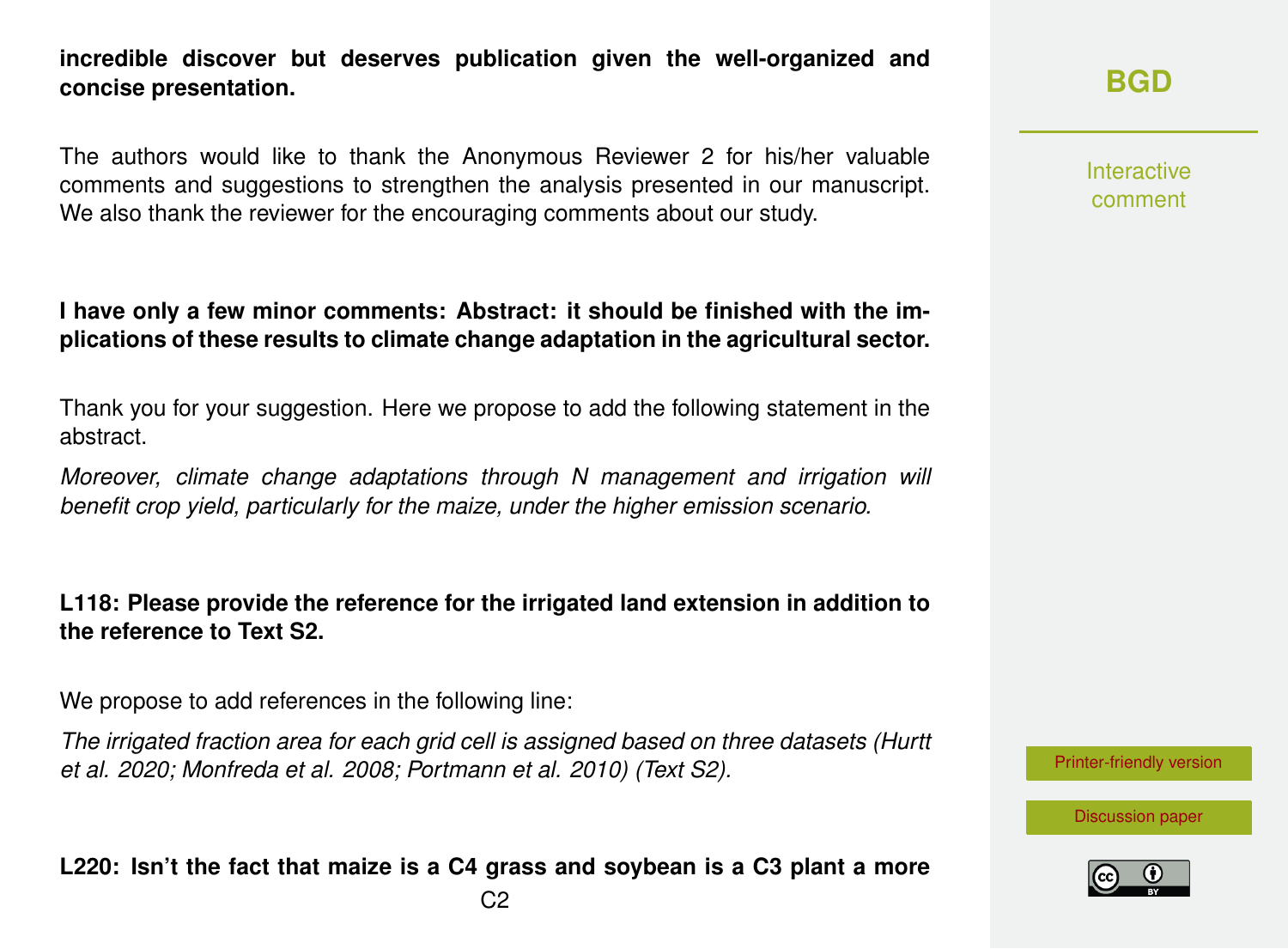#### **precise explanation for this?**

We thank the reviewer for this point and revise the text as follows:

*The yields for both crops increase across all regions due to the CO2 fertilization effect, but the increase is stronger for soybean than for maize, because soybean is a C3 crop and maize C4 crop. Therefore, photosynthesis for soybean is relatively less saturated under ambient [CO2] (McGrath and Lobell, 2013).*

# **L225: I wonder if the yield increase due to CO2 fertilization wouldn't change nutritional contents (e.g. C:N ratios) of harvested parts of soybean.(?)**

It is suggested that there is not much change in the C:N ratios of the harvested part of the soybean due to CO2 fertilization under growth chamber conditions (Zheng et al. 2020).

To address your points, we will add the following statement:

*It has been found that the C:N ratios of the harvested part of the soybean do not change much due to CO2 fertilization under growth chamber conditions (Zheng et al. 2020).*

## **L246: The sentence ends abruptly, please revise.**

We revise the sentence as follows:

*higher temperatures enhance the CO2 fertilization effect on net photosynthesis rate, because with rising temperature, both the specificity of Rubisco for CO2 and solubility*

# **[BGD](https://bg.copernicus.org/preprints/)**

Interactive comment

[Printer-friendly version](https://bg.copernicus.org/preprints/bg-2020-68/bg-2020-68-AC2-print.pdf)

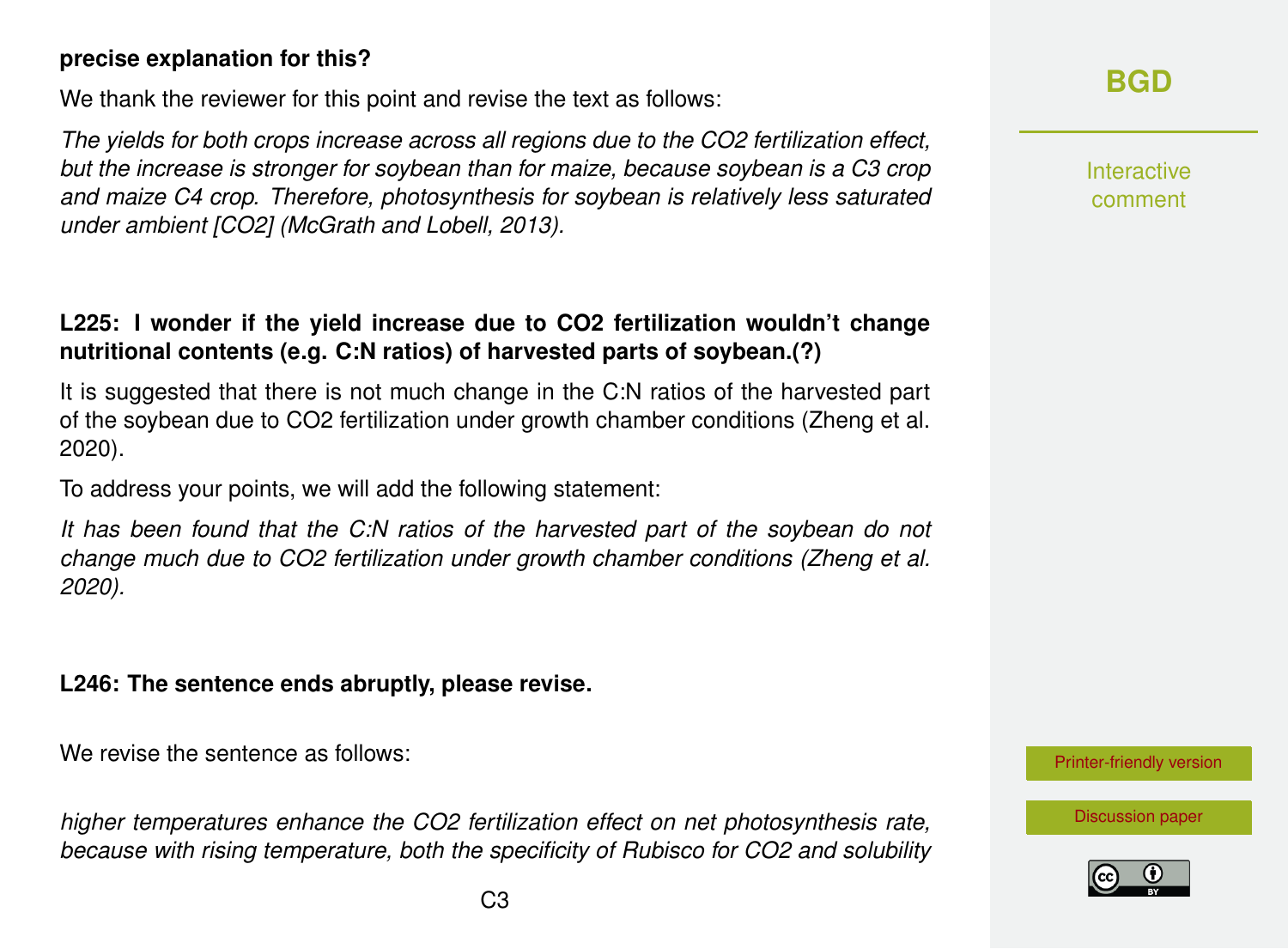# **[BGD](https://bg.copernicus.org/preprints/)**

Interactive comment

[Printer-friendly version](https://bg.copernicus.org/preprints/bg-2020-68/bg-2020-68-AC2-print.pdf)

[Discussion paper](https://bg.copernicus.org/preprints/bg-2020-68)



**L256: Statements like "not shown here" are increasingly less recommended by scientific journals like Biogeosciences. I suggest this spatial comparison is shown in the supplementary material.**

Thank you for your suggestion. We will add the following figure to the Appendix section.

Figure SX is attached as a Supplement Document

Figure SX. The spatial pattern of ISAM (a-b) and AgMIP maize and soybean yield changes (percent) under the RCP8.5 scenario in 2076-2085 (or ca. 2080) relative to 1996-2005. AgMIP estimated are the median (c-d) values for the 30 ensemble runs (six crop models results based on five climate model forcing data) (Deryng et al., 2016). The crop areas are masked based on the MIRCA2000 data set.

#### REFERENCES CITED

Bernacchi, C. J., Leakey, A. D. B., Heady, L. E., Morgan, P. B., Dohleman, F. G., Mc-Grath, J. M., Gillespie, K. M., Wittig, V. E., Rogers, A., Long, S. P. and Ort, D. R.: Hourly and seasonal variation in photosynthesis and stomatal conductance of soybean grown at future CO2 and ozone concentrations for 3 years under fully open-air field conditions, Plant, Cell Environ., 29(11), 2077–2090, doi:10.1111/j.1365-3040.2006.01581.x, 2006.

Hurtt, G. C., Chini, L., Sahajpal, R., Frolking, S., Bodirsky, B. L., Calvin, K., Doelman, J. C., Fisk, J., Fujimori, S., Goldewijk, K. K., Hasegawa, T., Havlik, P., Heinimann, A., Humpenöder, F., Jungclaus, J., Kaplan, J., Kennedy, J., Kristzin, T., Lawrence, D., Lawrence, P., Ma, L., Mertz, O., Pongratz, J., Popp, A., Poulter, B., Riahi, K., Shevli-